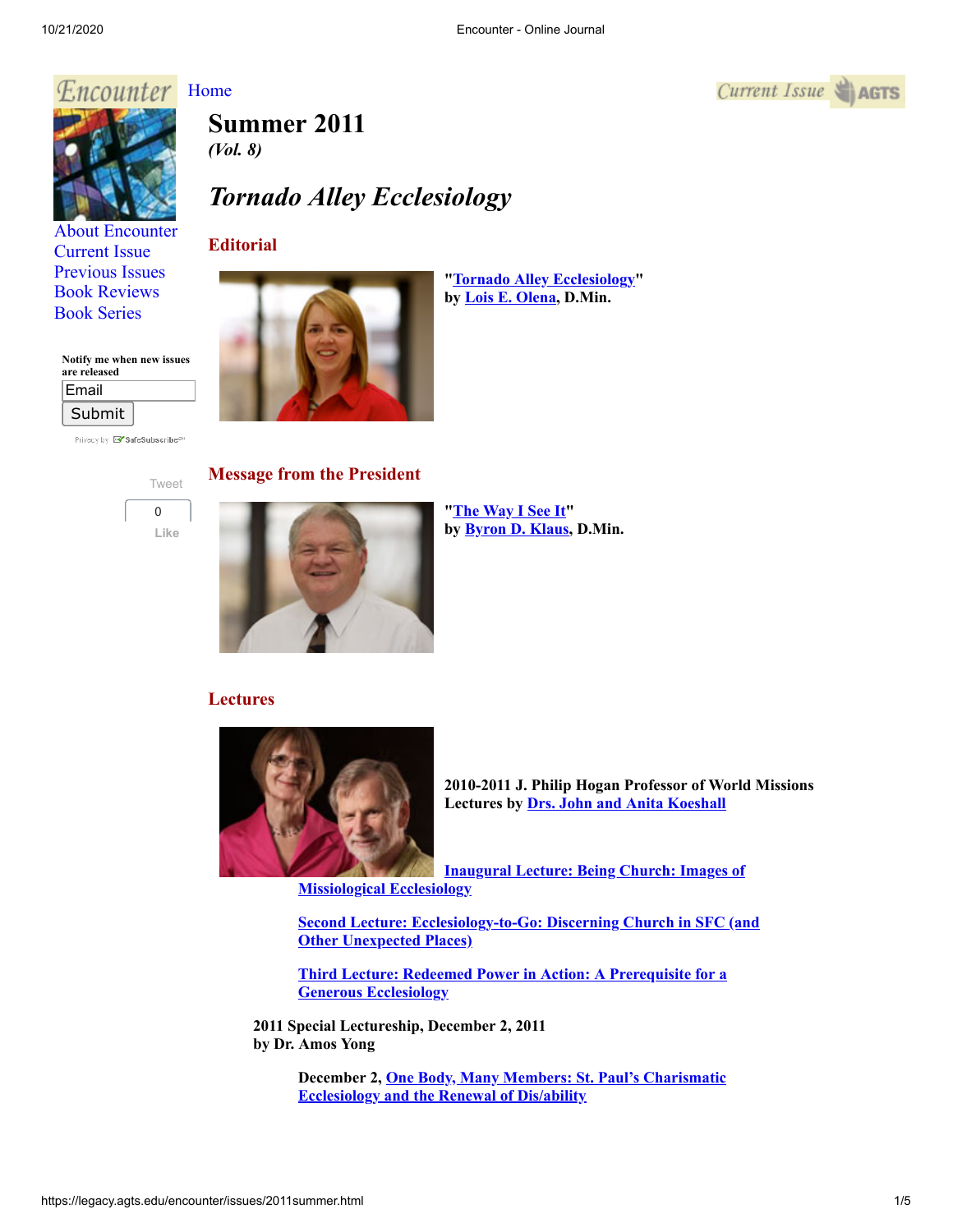

**2011 Spring Lectureship, January 18-20, 2011 by Dr. Siang-Yang Tan**



**January 18, Afternoon Lecture: A Biblical Perspective on Human Nature and Effective Counseling and Psychotherapy (no audio)**

**See: Tan, Siang-Yang.** *Counseling and Psychotherapy: A [Christian Perspective](http://www.amazon.com/Counseling-Psychotherapy-Perspective-Siang-Yang-Tan/dp/080102966X/ref=sr_1_1?ie=UTF8&s=books&qid=1305730338&sr=8-1])***.**

**Grand Rapids, MI: Baker Academic, 2011**

**See: Tan, Siang-Yang. "Use of Prayer and Scripture in Cognitive-behavioral Therapy."** *Journal of Psychology and Christianity***, 26 (2007): 101-111.**

**January 19, Morning Lecture: [Christian Faith in Clinical Practice:](http://legacy.agts.edu/resources/audio_files/2011_01_11tan.mp3)  Implicit and Explicit Integration**

**[January 20, Morning Lecture: The Holy Spirit and Christian](http://legacy.agts.edu/resources/audio_files/2011_01_20Tan.mp3) Spirituality in Counseling and Psychotherapy**

### **Feature Articles**



**["Missional and Spirit-Filled Leadership for Local Pentecostal](http://legacy.agts.edu/encounter/articles/2011summer/crum1.pdf) Churches"**

**"[Defining Missional Church](http://legacy.agts.edu/encounter/articles/2011summer/crum2.pdf)**"

**by Ron Crum**

# **Ministerial Reflection**



**"[Developing Church Leaders in the African Context](http://legacy.agts.edu/encounter/articles/2011summer/Elliott.pdf)" by John Elliott**



**"[The Boldest Church in America](http://legacy.agts.edu/encounter/articles/2011summer/Fosner.pdf)" by Verlon Fosner**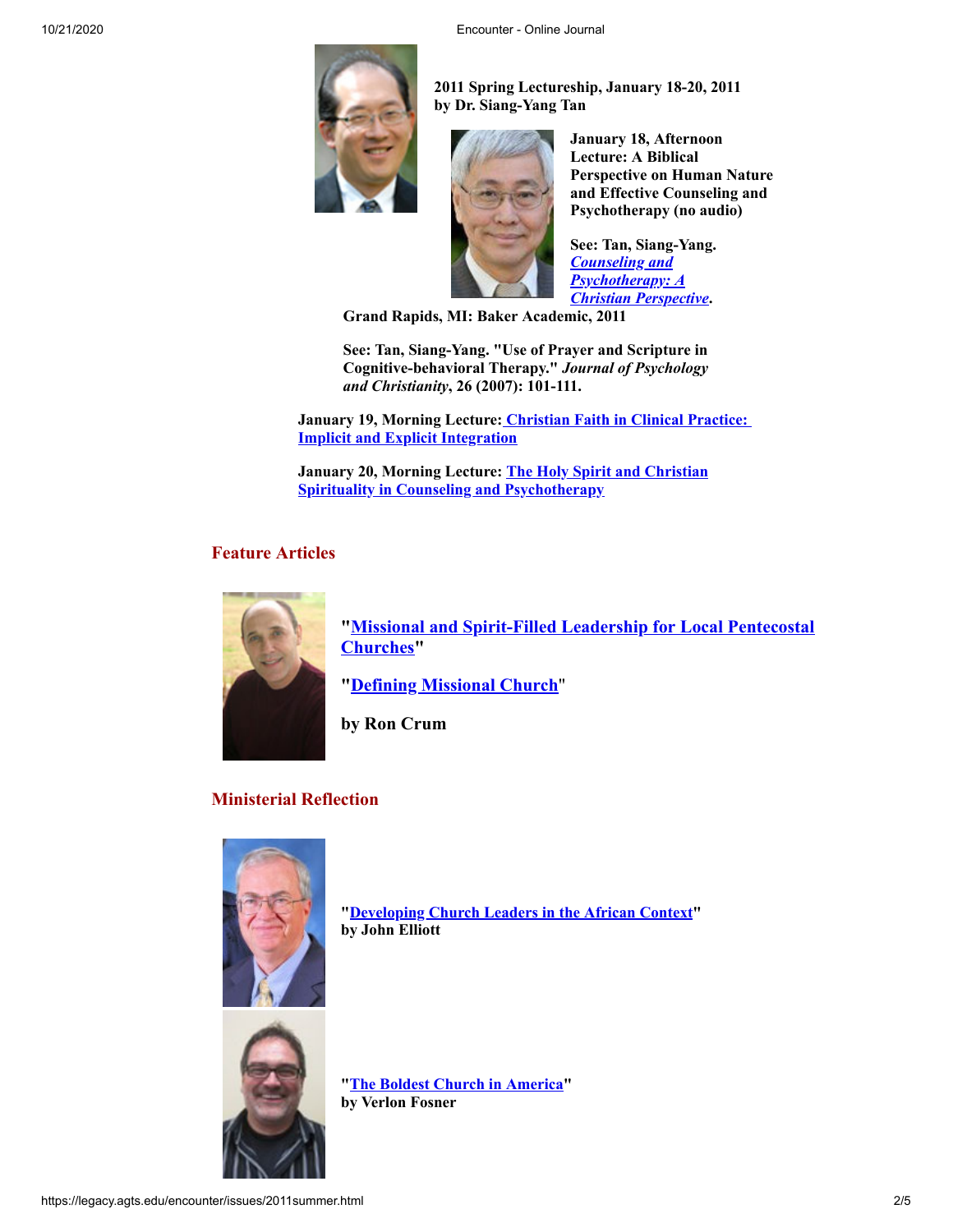**"[The Tide of Pentecostal Leadership](http://legacy.agts.edu/encounter/articles/2011summer/Niemann.pdf)" by Fay Niemann**





**"[The Equipping and Empowering Community"](http://legacy.agts.edu/encounter/articles/2011summer/Oleson.pdf) by Ava Oleson**



**"[Defining the Contours and Edges of the Missional Church"](http://legacy.agts.edu/encounter/articles/2011summer/Powers.pdf) by Boyd Powers**

# **2011 AGTS Ph.D. in Intercultural Studies Graduation Response**



**["The Interface of Theological Reflection and Missional Practice for Enhanced](http://legacy.agts.edu/encounter/articles/2011summer/easter.pdf) Pentecostal Ministry" by John Easter**

**2011 AGTS Master of Arts in Theological Studies Award Paper (Stanley M. Horton Award)**



**"[Philemon: The Power of Grace, A Commentary on Philemon 8-21](http://legacy.agts.edu/encounter/articles/2011summer/Martin.pdf)" by Anissa Martin**

*In April of 2004, the Bible and Theology Department of AGTS voted to present the Stanley M. Horton Award annually at graduation for excellence in the writing of the paper for the Theological Studies Seminar. The professor of record for the course makes recommendations to the Department for their decision on potential recipients, and the award is announced during graduation exercises. In April of 2011, the faculty ratified Anissa Martin as the recipient of this award.*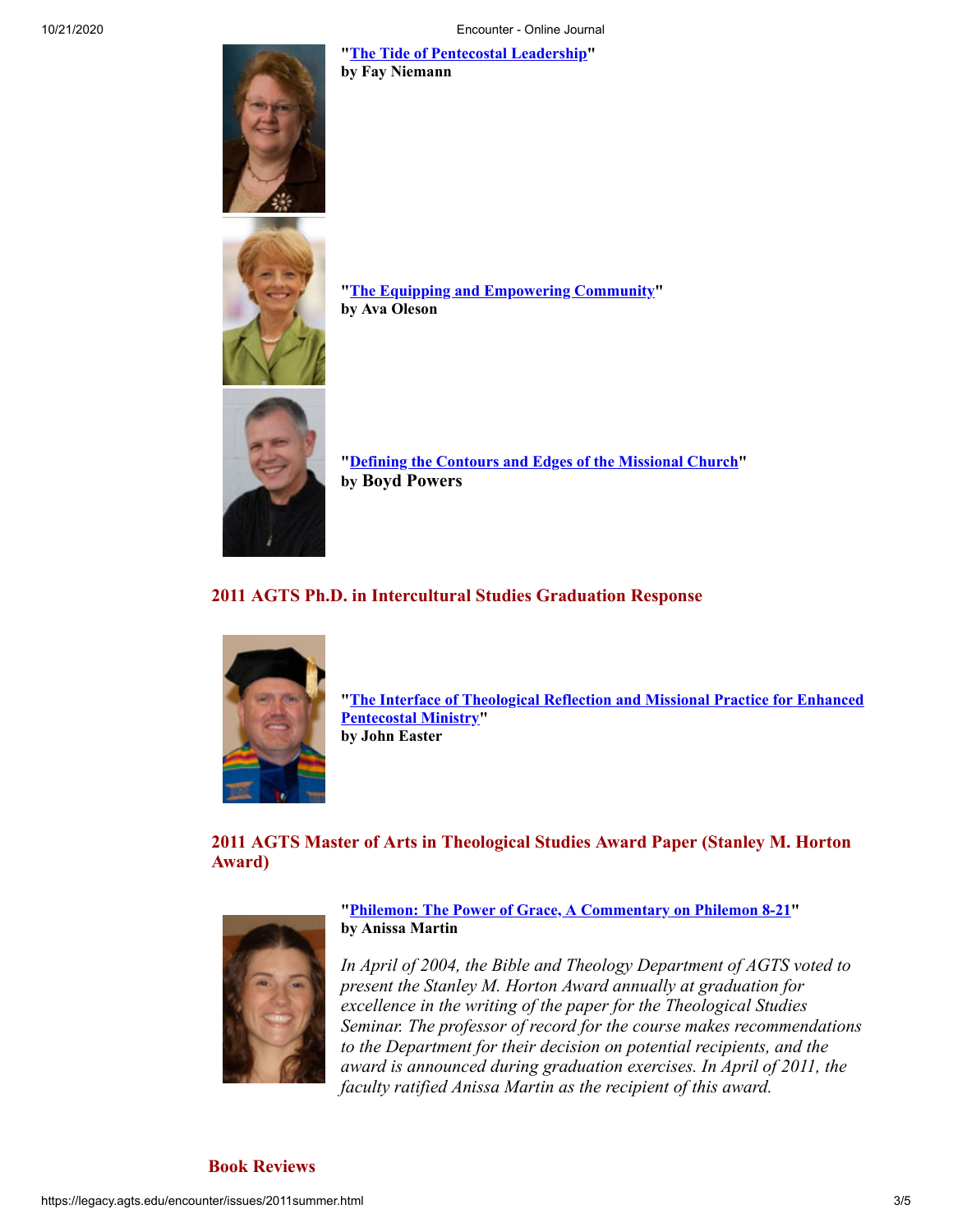

Mary Katherine Birge, Brian G. Henning, Rodica M. M. Stoicoiu, Ryan Taylor, *[Genesis Evolution and the Search for A Reasoned Faith](https://legacy.agts.edu/encounter/book_reviews/2011summer/review_badger.pdf)* (Winona, MN: Anselm Academic, 2011) 133 pages. Reviewed by **Steve Badger**, Professor of Chemistry, [Evangel University,](http://www.evangel.edu/) Springfield, MO



Amos Yong and Clifton Clarke, eds. *Global Renewal, Religious Pluralism, and the Great Commission*[\(Lexington, KY: Emeth Press, 2011\) 181 pages.](https://legacy.agts.edu/encounter/book_reviews/2011summer/review_hausfeld_black.pdf) Reviewed by **Gary Black**, Jr., Ph.D. Cand, Univ. of Exeter, U.K. and **Mark Hausfeld**, Assoc. Prof. of Urban and Islamic Studies, Assemblies [of God Theological Seminary; and International Director of Global](http://legacy.agts.edu/) Initiative: Reaching Muslim People (AGWM), Springfield, MO



Martin William Mittelstadt and Geoffrey William Sutton, eds. *[Forgiveness, Reconciliation, and Restoration: Multidisciplinary Studies](https://legacy.agts.edu/encounter/book_reviews/2011summer/review_denney.pdf)* (Eugene, OR: Pickwick Publications, 2010) 243 pages. Reviewed by **Robert L. Denney**, Psy.D., ABPP, Forensic Neuropsychologist, U.S. Medical Center for Federal Prisoners, Springfield, MO



Shane Clifton, *Pentecostal Churches in Transition: Analyzing the [Developing Ecclesiology of the Assemblies of God in Australia](https://legacy.agts.edu/encounter/book_reviews/2011summer/review_haltom.pdf)*, vol. 3 of [Global Pentecostal and Charismatic Studies \(Boston, MA: Brill, 2009\) 24](https://legacy.agts.edu/encounter/book_reviews/2011summer/review_haltom.pdf)9 pages. Reviewed by **Fred Haltom**, Professor of New Testament; Chair, Biblical Education, [Central Bible College,](http://netcom.cbcag.edu/NetCommunity//) Springfield, MO



Bradley Truman Noel, *[Pentecostals, Hermeneutics and Postmodernism:](https://legacy.agts.edu/encounter/book_reviews/2011summer/review_hernando_noel.pdf) Comparisons and Contemporary Impact*(Eugene, OR: Wipf and Stock, 2010) 216 pages*.* Reviewed by **Jim Hernando**, Professor of New Testament, [Assemblies of God Theological Seminary,](http://legacy.agts.edu/) Springfield, MO



John Piper, *[Think: The Life of the Mind and the Love of God](https://legacy.agts.edu/encounter/book_reviews/2011summer/review_hernando_piper.pdf)* (Wheaton, IL: Crossway, 2010) 223 pages*.* Reviewed by **Jim Hernando**, Professor of New Testament, [Assemblies of God Theological Seminary](http://legacy.agts.edu/), Springfield, MO



Pavel Hejzlar, *Two Paradigms for Divine Healing: Fred F. Bosworth, [Kenneth E. Hagin, Agnes Sanford, and Francis MacNutt in Dialogue](https://legacy.agts.edu/encounter/book_reviews/2011summer/Review_Mittlestadt.pdf)*, vol. [4 of Global Pentecostal and Charismatic Studies \(Leiden: Brill, 2010\) 289](https://legacy.agts.edu/encounter/book_reviews/2011summer/Review_Mittlestadt.pdf) pages Reviewed by **Martin William Mittelstadt** (Ph.D., Marquette University) Associate Professor of New Testament, [Evangel University](http://www.evangel.edu/), Springfield, MO

![](_page_3_Picture_16.jpeg)

Tim Keller, *[The Prodigal God: Recovering the Heart of the Christian](https://legacy.agts.edu/encounter/book_reviews/2011summer/review_Monacell.pdf) Faith* (New York: Dutton, 2008) 140 pages. Reviewed by **Martin Monacell**, Young Adults Pastor Jubilee Christian Center, Fairfax, VA

![](_page_3_Picture_18.jpeg)

Joann Butrin, *[From the Roots Up: A Closer Look at Compassion and](https://legacy.agts.edu/encounter/book_reviews/2011summer/review_Mostert.pdf) Justice in Missions* (Springfield, MO: Roots Up Publishers, 2010) 216 pages. Reviewed by **Johan Mostert**, D.Phil., Professor of Community Psychology, [Assemblies of God Theological Seminary,](http://legacy.agts.edu/) Springfield, MO

![](_page_3_Picture_20.jpeg)

Gary B. McGee, *[Miracles, Missions, & American Pentecostalis](https://legacy.agts.edu/encounter/book_reviews/2011summer/review_Newberry.pdf)*, American [Society of Missiology Series, No. 45 \(Maryknoll, NY: Orbis Books, 2010\)](https://legacy.agts.edu/encounter/book_reviews/2011summer/review_Newberry.pdf) 326 pages. Reviewed by **Annette Newberry**, Visiting Professor of Church History and Missions, [Assemblies of God Theological Seminary](http://legacy.agts.edu/), Springfield, MO